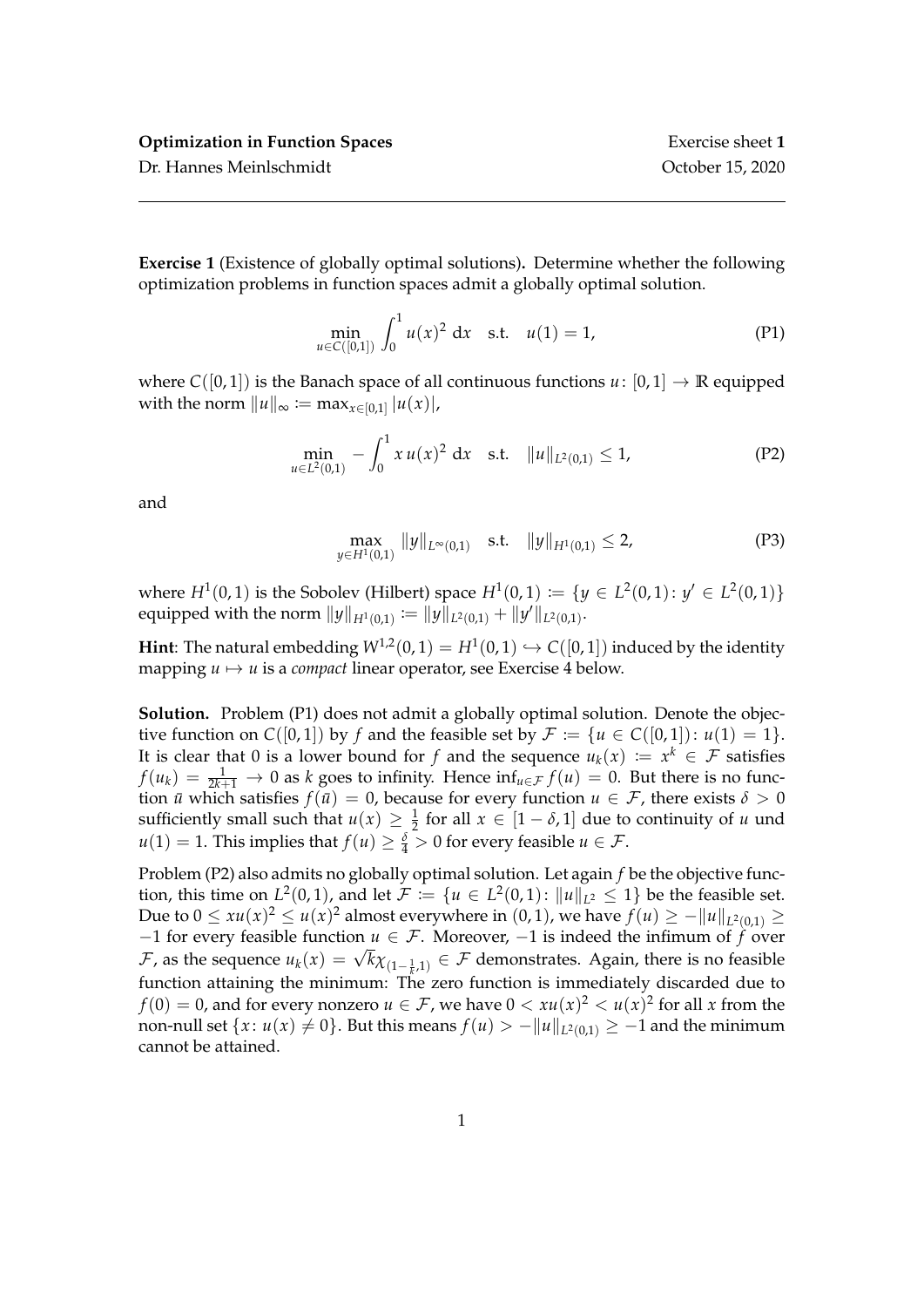Finally, problem (P3) admits a globally optimal solution. The Hilbert space  $H^1(0,1)$  is certainly reflexive and the feasible set  $\mathcal F$  is bounded, closed and convex, hence weakly compact in that space. Moreover, due to the continuity of the embedding  $H^1(0,1) \hookrightarrow$  $L^\infty(0,1)$ , we know that there exists a number  $C>0$  such that  $\|y\|_{L^\infty(0,1)}\leq C\|y\|_{H^1(0,1)}$ for every function  $y \in H^1(0,1)$ , such that the objective function  $f(y) = ||y||_{L^{\infty}(0,1)}$  is bounded by 2*C* over *F*. Accordingly, there exists a maximizing sequence  $(\psi_k) \subset F$ such that  $f(y_k) \to f^* = \inf_{y \in \mathcal{F}} f(y) \leq 2C < \infty$ . Since  $\mathcal{F}$  was weakly compact in *H*<sup>1</sup>(0,1), there exists a weakly convergent subsequence  $(y_{k_\ell})$  with some limit  $\bar{y} \in \mathcal{F}$ . Applying Lemma 2.6 from the lecture notes to the compact embedding  $H^1(0,1) \hookrightarrow$  $L^{\infty}(0,1)$  shows that  $(y_{k_{\ell}})$  converges in norm in  $L^{\infty}(0,1)$ . But this means by definition that  $f(y_{k_\ell}) \to f(\bar{y})$  from which by uniqueness of limits it follows that  $f(\bar{y}) = f^*$ . Hence  $\bar{y}$  is the global solution of (P3).

**Exercise 2** (Continuity of superposition operators in Lebesgue-spaces). Let  $f: \mathbb{R} \to \mathbb{R}$ be a real function and let *X* be a function space consisting of real-valued functions defined on a bounded open set Ω ⊆ **R***<sup>n</sup>* . Then the *superposition* or *Nemytskii* operator *F* (on *X*) induced by *f* is given by the mapping  $X \ni u \mapsto f \circ u$ , i.e.,  $F(u)(x) := f(u(x))$  as a function of  $x \in \Omega$ .

(a) Let  $1 \leq p, q \leq \infty$  and assume that *f* is continuous and satisfies

$$
\left|f(t)\right| \leq C\left(\left|t\right|^{\frac{p}{q}}+1\right) \tag{1}
$$

for some constant  $C > 0$ . Show that *F* is a sequentially continuous mapping from  $L^p(\Omega)$  to  $L^q(\Omega)$ .

Hint: From the proof of the Riesz-Fischer theorem (completeness of  $L^p$ ): Every  $L^p$ convergent sequence admits a subsequence which converges in a pointwise sense almost everywhere and which is uniformly bounded by an  $L^p$  function.

(b) Let  $\Omega = (0, 1)$  and assume that *F* is weakly sequentially continuous from  $L^p(\Omega)$ to  $L^q(\Omega)$ , i.e., if  $u_k \rightharpoonup u$  in  $L^p(\Omega)$ , then  $F(u_k) \rightharpoonup F(u)$  in  $L^q(\Omega)$ . Show that  $f$  must already be an *affine-linear* function.

**Hint**: Use Rademacher's functions from Exercise 3.

(c) Let  $1 < p < \infty$ , let  $\Omega$  be bounded with a Lipschitz boundary, and assume that *f* is Lipschitz-continuous (in particular, *f* satisfies (1) for  $q = p$ ). Show that *F* is weakly sequentially continuous as a mapping from *W*1,*<sup>p</sup>* (Ω) to itself. Discuss the difference to the previous case.

**Hint**: The properties of  $\Omega$  imply the compactness of the embedding  $W^{1,p}(\Omega) \hookrightarrow$  $L^p(\Omega)$  (this is the Rellich-Kondrachov theorem).

## **Solution.**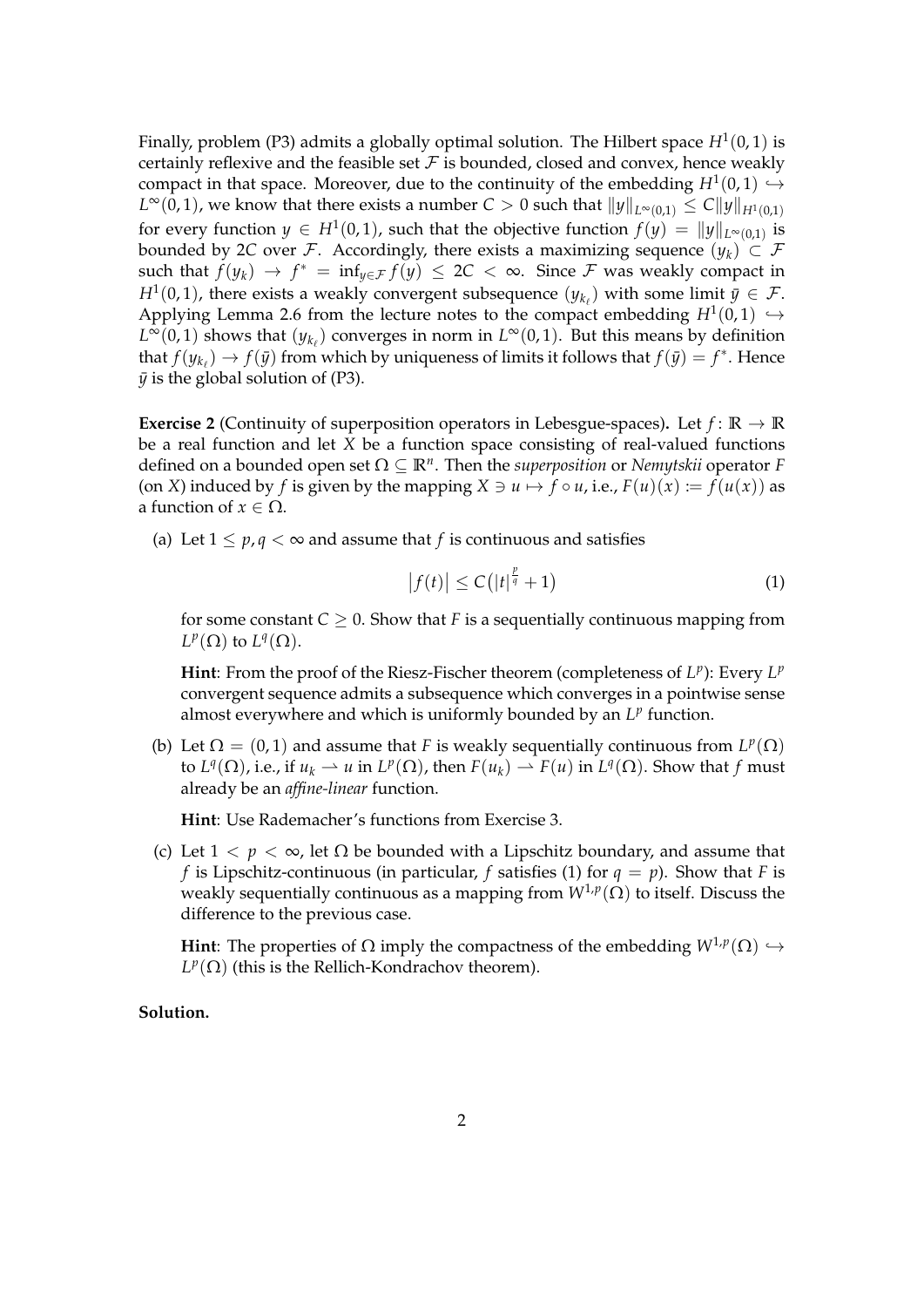(a) Let  $(u_k) \subset L^p(\Omega)$  be a convergent sequence with limit  $u \in L^p(\Omega)$ . From the growth bound on *f* as in (1), we know that  $F(u_k) \in L^q(\Omega)$ , and by the hint, there exists a subsequence  $(u_{k_\ell})$  such that  $u_{k_\ell}(x) \to u(x)$  for almost every  $x \in \Omega$ . But then the dominated convergence theorem implies that  $F(u_{k_\ell})$  converges to  $F(u)$ in  $L^q(\Omega)$ , and the assumptions of that theorem are satisfied since f is continuous, so  $F(u_{k_\ell})$  also converges in a pointwise sense almost everywhere in  $\Omega$ , and we obtain an  $L^q(\Omega)$ -bound for the sequence  $F(u_{k_\ell})$  again by (1).

Since we can replace the original sequence  $(u_k)$  by any of its subsequences and obtain the same conclusion, we find that indeed  $F(u_k)$  in total converges to  $F(u)$ in  $L^q(\Omega)$  by the *nitpicker lemma*: A sequence  $(a_k)$  converges to the limit *a* if and only if every subsequence of (*ak*) admits a subsequence which converges to *a* (work this out!).

(b) We take the Rademacher function

$$
u(x) := \begin{cases} \alpha & \text{if } x \in (0, \frac{1}{2}), \\ \beta & \text{if } x \in (\frac{1}{2}, 1). \end{cases}
$$

Then, as in Exercise 3,  $u_k \rightharpoonup \frac{1}{2}(\alpha + \beta)$  with  $u_k(x) := u(kx)$  for  $x \in (0,1)$ . On the other hand,  $F(u)$  is again a Rademacher function and  $(F(u))_k = F(u_k)$ , hence also  $F(u_k) \rightharpoonup \frac{1}{2}(F(\alpha) + F(\beta))$ . But then the assumption on weak continuity of *F* implies that

$$
F(\frac{1}{2}(\alpha+\beta))=\frac{1}{2}\big(F(\alpha)+F(\beta)\big),\,
$$

and this means exactly that *f* is an affine function, since the preceding argument works for any *α*, *β* ∈ **R**.

(c) We have already seen in the part (a) of this exercise that *F* maps  $L^p(\Omega)$  into itself. Moreover, the Lipschitz property of *f* implies that  $\nabla F(u) = f'(u)\nabla u \in L^p(\Omega)^n$  if  $u \in W^{1,p}(\Omega)$ , hence *F* indeed maps  $W^{1,p}(\Omega)$  into itself.

Now let  $u_k \rightharpoonup u$  in  $W^{1,p}(\Omega)$ . The hint implies that  $u_k \rightarrow u$  in  $L^p(\Omega)$  (Lemma 2.6 in the lecture notes) and thus  $F(u_k) \to F(u)$  in  $L^p(\Omega)$  by part (a) of this exercise. On the other hand,  $\nabla F(u_k) = f'(u_k) \nabla u_k$  is also bounded in  $L^p(\Omega)^n$  by boundedness of the weakly convergent sequence  $(u_k)$  in  $W^{1,p}(\Omega)$ , so  $(F(u_k))$  is indeed a bounded sequence in  $W^{1,p}(\Omega).$  But then reflexivity of  $W^{1,p}(\Omega)$  implies that there exists a weakly convergent subsequence  $F(u_{k_\ell}) \rightharpoonup v \in W^{1,p}(\Omega)$ . Using the hint again, we find  $v = F(u)$ , and again a subsequence-subsequence argument as in part (a) of this exercise shows that indeed the whole sequence  $(F(u_k))$  converges weakly to  $F(u)$ .

**Exercise 3** (An interesting family of functions (Rademacher)). Let  $1 < p < \infty$  and let  $f \in L_{loc}^p(\mathbb{R})$ , that is,  $f \in L^p(K)$  for every compact set  $K \Subset \mathbb{R}$ . Assume that  $f(x+T) =$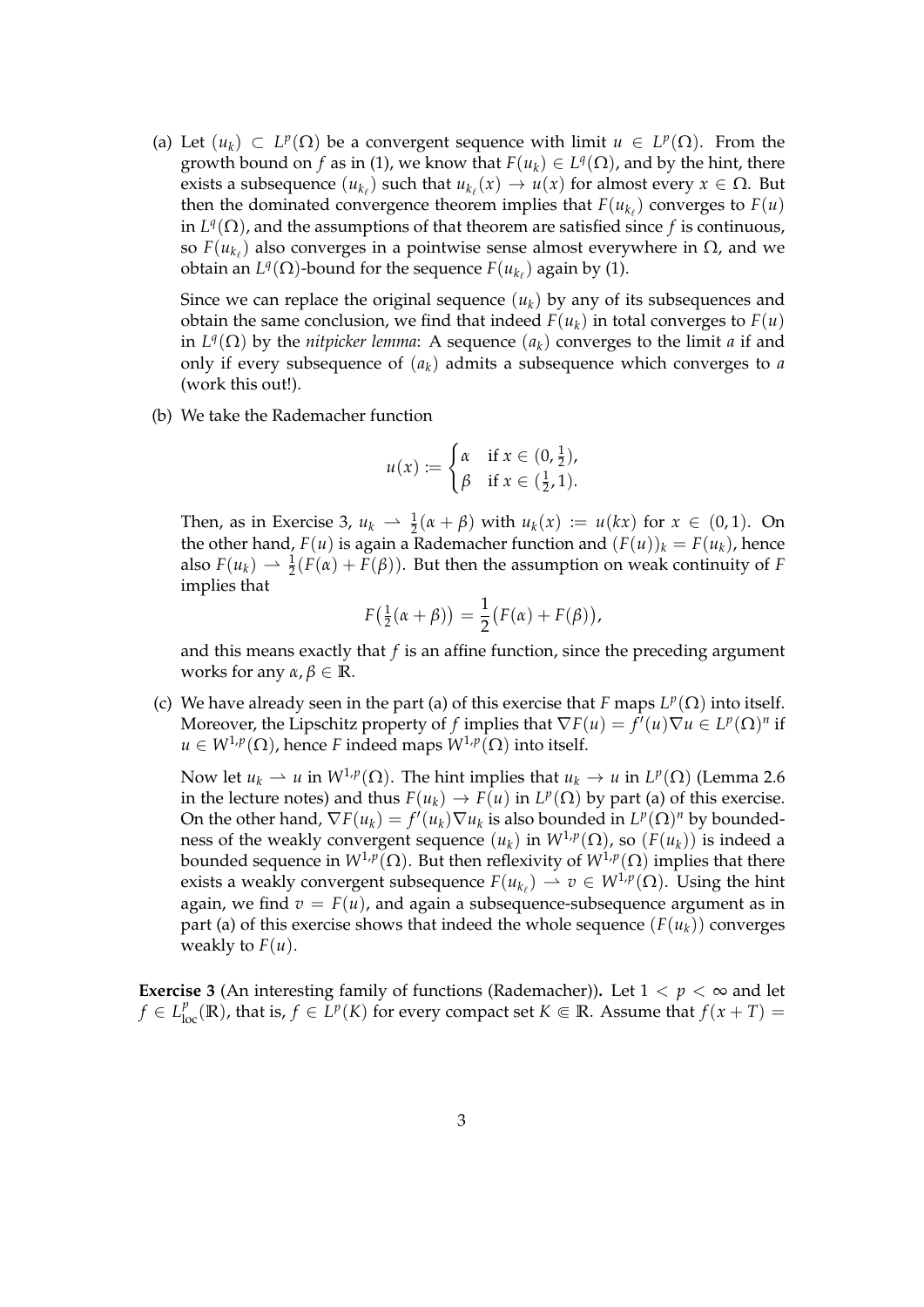*f*(*x*) for almost every *x*  $\in \mathbb{R}$ , so *f* is *T*-periodic with *T* > 0. Set

$$
\overline{f} := T^{-1} \int_0^T f(x) \, \mathrm{d}x
$$

and consider the sequence  $(u_k) \subset L^p(0,1)$  defined by

$$
u_k(x) := f(kx), \quad x \in (0,1).
$$

(a) Show that  $u_k \rightharpoonup \overline{f}$  in  $L^p(0,1)$ .

**Hint**: It is sufficient to show the assertion for dual pairs with step functions in  $L^{p'}(0, 1)$  (why?).

- (b) Examine the following examples:
	- (i)  $f(x) = \sin(x)$ ,
	- (ii) *f* is 1-periodic given by

$$
f(x) := \begin{cases} \alpha & \text{if } x \in (0, \frac{1}{2}), \\ \beta & \text{if } x \in (\frac{1}{2}, 1) \end{cases}
$$

for 
$$
\alpha, \beta \in \mathbb{R}
$$
. Such functions are called *Rademacher's functions*.

## **Solution.**

(a) Following the hint, we only need to show that

$$
\int_a^b f(kx) \, \mathrm{d}x \quad \longrightarrow \quad (b-a)\overline{f}
$$

for all  $a, b \in [0, 1]$ , because this implies that  $\langle u_k, \chi \rangle \to \langle f, \chi \rangle$  for every step function  $\chi$  and these are dense in  $L^{p'}(0,1)$ , such that indeed  $\langle u_k, g \rangle \to \langle \overline{f}, g \rangle$  for all  $g \in L^{p'}(0,1)$  follows. Integration by substitution shows that

$$
\int_a^b f(kx) \, \mathrm{d}x = \frac{1}{k} \int_{ka}^{kb} f(x) \, \mathrm{d}x.
$$

Now we nest the interval (*ka*, *kb*) within multiples of (0, *T*)-intervals to make use of the periodicity. Therefore we choose integers  $\ell(k)$  and  $m(k)$  such that

$$
(\ell - 1)T \le ka \le \ell T \quad \text{and} \quad mT \le kb \le (m + 1)T
$$

and split the preceding integral:

$$
\int_{a}^{b} f(kx) dx = \frac{1}{k} \left[ \int_{ka}^{\ell T} f(x) dx + \sum_{\ell \le i \le m-1} \int_{iT}^{(i+1)T} f(x) dx + \int_{mT}^{kb} f(x) dx \right]
$$
  
=  $\frac{m-\ell}{k} \int_{0}^{T} f(x) dx + \frac{1}{k} \left[ \int_{ka}^{\ell T} f(x) dx + \int_{mT}^{kb} f(x) dx \right].$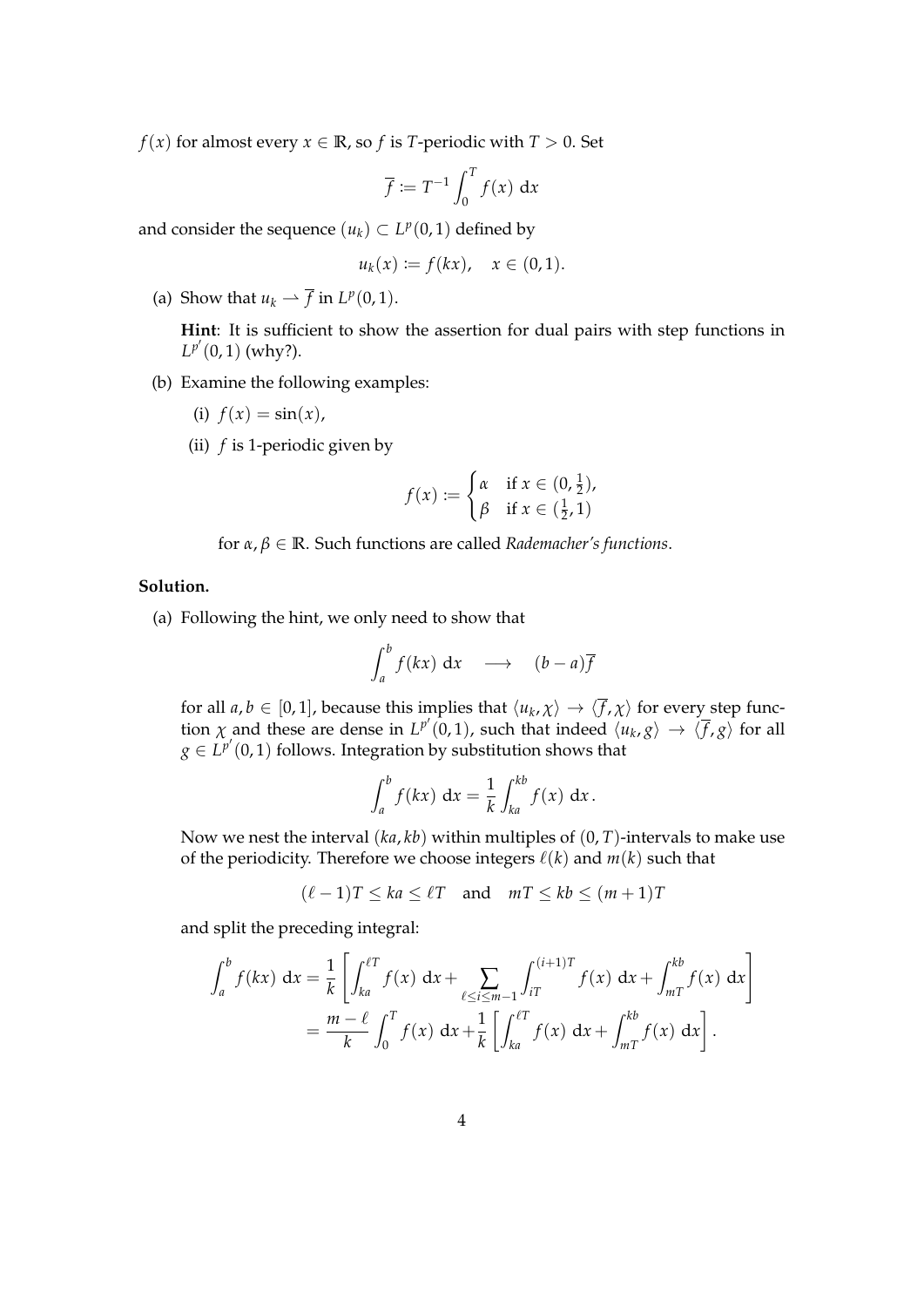Firstly, the residual integrals vanish as  $k \to \infty$  due to

$$
\frac{1}{k}\left|\int_{ka}^{\ell T} f(x) \, dx + \int_{mT}^{kb} f(x) \, dx\right| \leq \frac{1}{k} \|f\|_{L^1(0,T)}.
$$

For the "main" part, we need to show that  $\frac{m-\ell}{k} \to \frac{b-a}{T}$  as  $k \to \infty$ . From the construction of  $m = m(k)$  and  $\ell = \ell(k)$ , we find

$$
\frac{m-\ell}{k} \le \frac{b-a}{T} \le \frac{m-\ell+2}{k} \quad \iff \quad 0 \le \frac{b-a}{T} - \frac{m-\ell}{k} \le \frac{2}{k} \quad \text{for every } k \in \mathbb{N},
$$

and so indeed  $\frac{m-\ell}{k} \to \frac{b-a}{T}$  as  $k \to \infty$ . Hence,

$$
\int_a^b u_k(x) \, dx = \int_a^b f(kx) \, dx \quad \stackrel{k \to \infty}{\longrightarrow} \quad \frac{b-a}{T} \int_0^T f(x) \, dx = (b-a)\overline{f}
$$

as desired.

- (b) (i) Here we have that  $u_k(x) := \sin(kx)$  converges weakly to zero in every  $L^p(0,1)$ , since clearly sin  $\in L^{\infty}(\mathbb{R})$  and thus also sin  $\in L^{p}_{loc}(\mathbb{R})$  for every  $1 < p < \infty$ . This is a particular example of a sequence whose pointwise limit is bogus but which converges weakly, even to zero.
	- (ii) For the Rademacher functions we find that  $u_k \rightharpoonup \frac{1}{2}(\alpha + \beta)$ , where  $u_k(x) :=$ *f*(*kx*), again for all *L<sup>p</sup>*(0, 1) spaces for  $1 < p < \infty$  due to  $f \in L^{\infty}(\mathbb{R})$ .

**Exercise 4** (A particularly important compact embedding (Sobolev))**.** In Exercise 2, we have already used compactness of the Sobolev embedding  $W^{1,p}(\Omega) \hookrightarrow L^p(\Omega)$  for a bounded Lipschitz domain  $\Omega\subset\mathbb{R}^n.$  In fact, the Sobolev embedding  $W^{1,p}(\Omega)\hookrightarrow L^q(\Omega)$ is compact for such domains whenever  $\frac{1}{n} + \frac{1}{q} > \frac{1}{p}$ . For  $p > n$ , even more is true, which we establish exemplarily for  $n = 1$  and  $\Omega = (0, 1)$ .

(a) Show that, for every  $1 \le p \le \infty$ , the space  $W^{1,p}(0,1)$  is a subset of  $L^{\infty}(0,1)$  and that the embedding  $W^{1,p}(0,1) \hookrightarrow L^{\infty}(0,1)$  is continuous, so

$$
||u||_{L^{\infty}(0,1)} \leq C||u||_{W^{1,p}(0,1)} = C(||u||_{L^p(0,1)} + ||u'||_{L^p(0,1)})
$$

for some constant *C* > 0 independent of *u*.

**Hint**: The smooth functions  $C^{\infty}([0,1])$  on  $[0,1]$  are dense in  $W^{1,p}(0,1)$ .

(b) Refine the previous embedding by proving that for  $p > 1$  we even have  $W^{1,p}(0,1) \hookrightarrow$  $C^{0,1-\frac{1}{p}}([0,1])$ , where

$$
C^{0,\alpha}([0,1]) := \left\{ u \in C([0,1]) \colon ||u||_{C^{0,\alpha}([0,1])} < \infty \right\}
$$

with

$$
||u||_{C^{0,\alpha}([0,1])} := ||u||_{C([0,1])} + \sup_{x \neq y \in [0,1]} \frac{|u(x) - u(y)|}{|x - y|^{\alpha}}
$$

is the *α*-*Hölder* space for  $0 < \alpha \leq 1$ .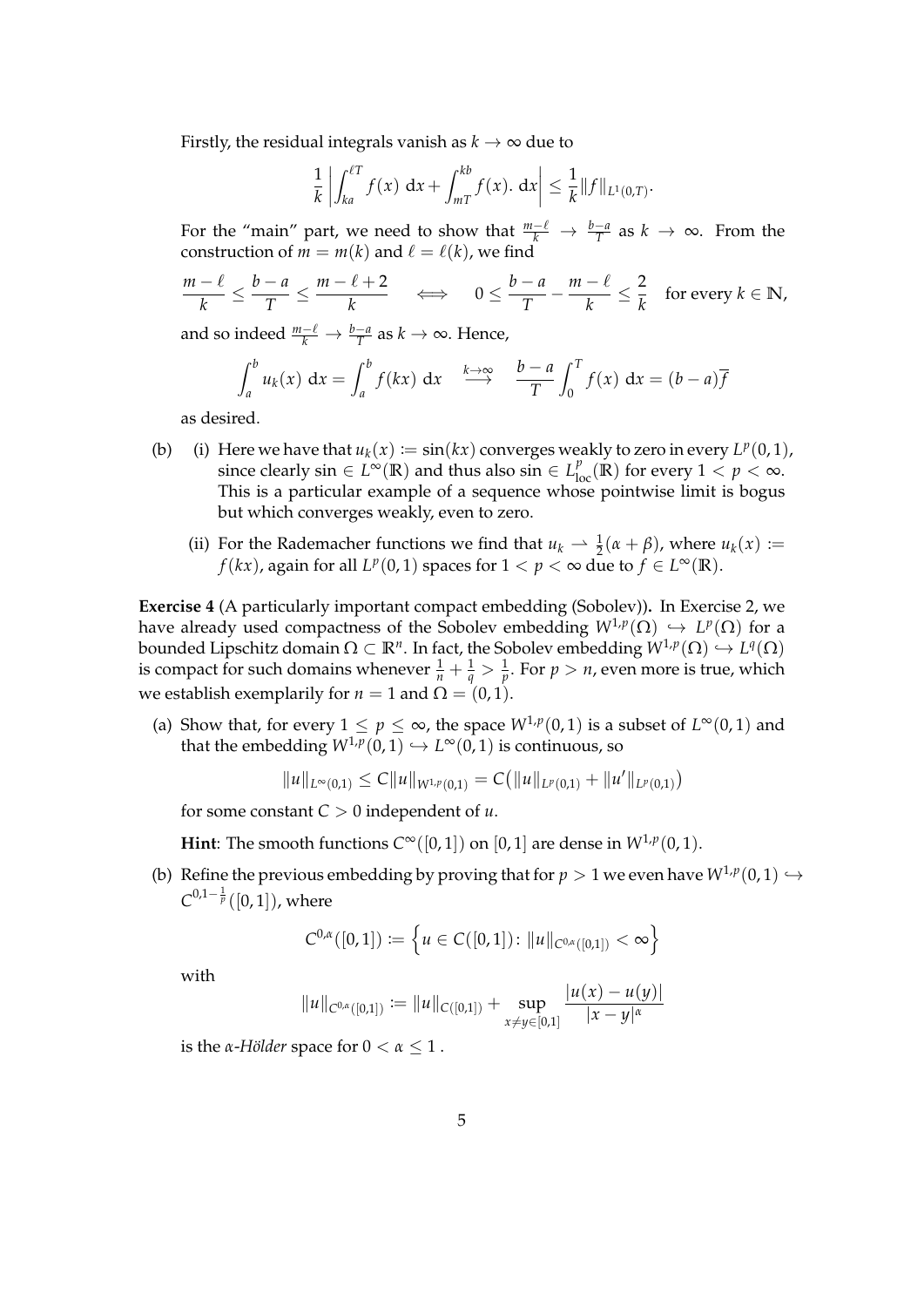(c) Prove that every bounded sequence in  $C^{0,\alpha}([0,1])$  admits a uniformly convergent subsequence, or equivalently, that the embedding  $C^{0,\alpha}([0,1]) \hookrightarrow C([0,1])$  is compact.

**Hint**: Recall the Arzelà-Ascoli theorem.

(d) Infer that for  $p > 1$ , the space  $W^{1,p}(0,1)$  embeds *compactly* into every Hölder space  $C^{0,\alpha}([0,1])$  for  $0 < \alpha < 1-\frac{1}{p}$  and into the space of uniformly continuous functions  $C([0, 1]).$ 

## **Solution.**

(a) Let  $u \in C^{\infty}([0,1])$ . We use the mean value of integration to obtain a number  $z \in [0,1]$  such that

$$
u(z) = \int_0^1 u(x) \, \mathrm{d}x.
$$

But then we have for every  $y \in [0, 1]$  using the fundamental theorem of calculus and Hölder's inequality:

$$
|u(y)| \le |u(x) - u(z)| + |u(z)| \le \int_0^1 |u'(x)| dx + \int_0^1 |u(x)| dx
$$
  
\n
$$
\le ||u'||_{L^p(0,1)} + ||u||_{L^p(0,1)} = ||u||_{W^{1,p}(0,1)}
$$

 $\text{hence } \|u\|_{L^{\infty}(0,1)} \leq \|u\|_{W^{1,p}(0,1)} \text{ for all } u \in C^{\infty}([0,1])$ . Since  $C^{\infty}([0,1])$  is dense in  $W^{1,p}(0,1)$ , the inequality extends to all of  $W^{1,p}(0,1)$  by continuity.

(b) Again via the fundamental theorem of calculus, we find for every  $u \in W^{1,p}(0,1)$ 

$$
|u(y)-u(z)| \leq \int_{z}^{y} |u'(x)| dx \leq |y-z|^{1-\frac{1}{p}} ||u'||_{L^{p}(0,1)},
$$

which shows that *u* is continuous and that

$$
\sup_{y\neq z\in[0,1]}\frac{|u(y)-u(z)|}{|y-z|^{1-\frac{1}{p}}}\leq \|u'\|_{L^p(0,1)}.
$$

Together with the embedding  $W^{1,p}(0,1) \hookrightarrow L^\infty(0,1)$ , this implies the assertion.

(c) We start with the hint: The Arzelà-Ascoli theorem says that a subset  $\mathcal{F} \subset C([0,1])$ is relatively compact *if and only if* (!) it is bounded and uniformly equicontinuous, so there is a common modulus of continuity for all functions from  $\mathcal F$ . Rephrasing the latter in (*ε*, *δ*)-language, this means:

for every  $\varepsilon > 0$  there exists  $\delta > 0$ :  $(|x - y| < \delta \implies |u(x) - u(y)| < \varepsilon$  for all  $u \in \mathcal{F}$ ).

Note that *δ* may depend on *ε*, but not on *x*, *y* or *u*.